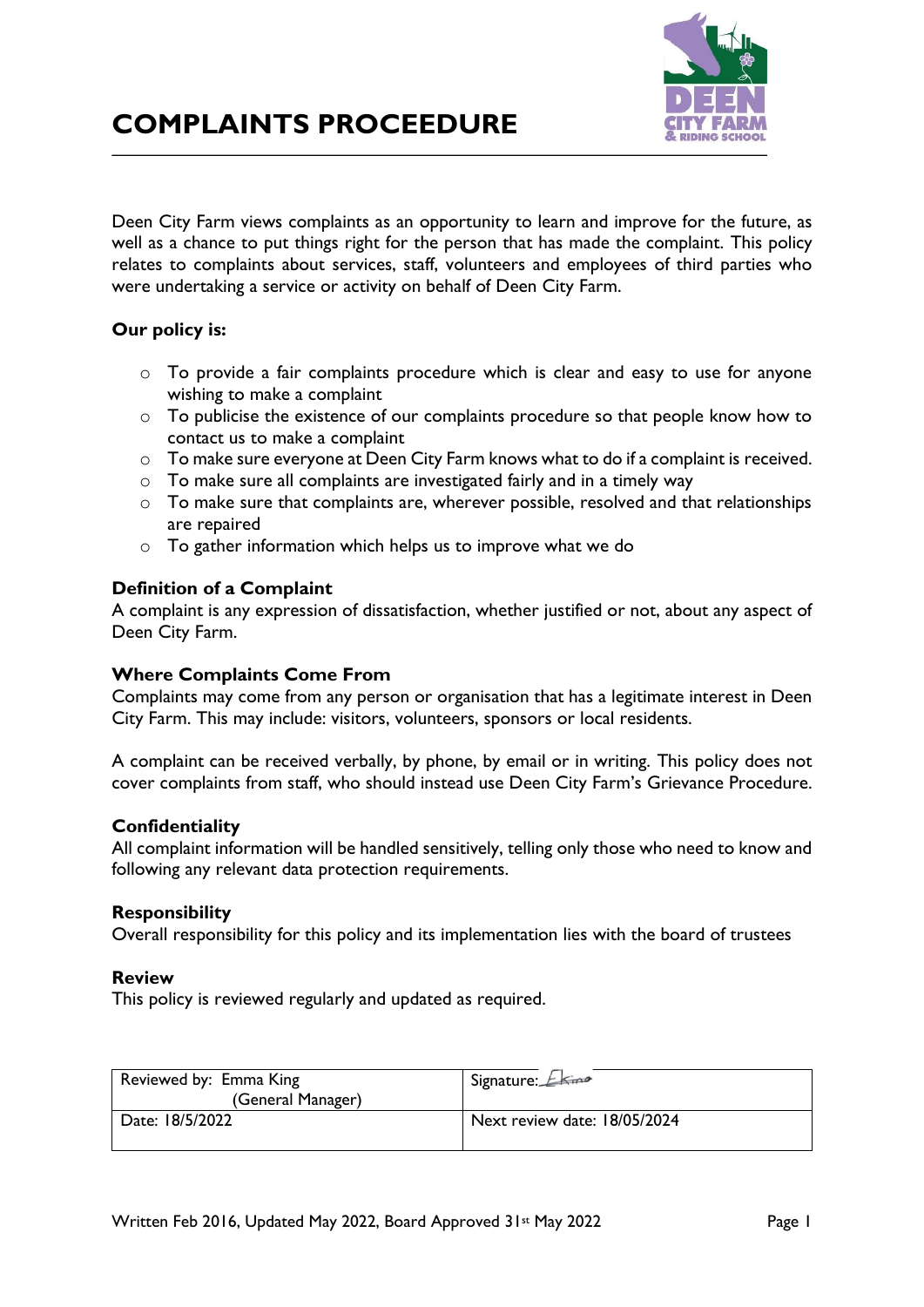# **COMPLAINTS PROCEEDURE**



## **Publicised Contact Details for Complaints:**

Written complaints may be sent to Visitor Services Dept, Deen City Farm, 39 Windsor Avenue, London, SW19 2RR or by e-mail to [information@deencityfarm.co.uk](mailto:information@deencityfarm.co.uk)

Verbal complaints may be made by phone to (020) 8543 5300 or in person by asking to speak to a department manager.

## **Receiving Complaints**

Complaints may arrive through channels publicised for that purpose or through any other contact details or opportunities the complainant may have.

Complaints received by telephone or in person need to be recorded. The person who receives a phone or in person complaint should:

- Write down the facts of the complaint
- Take the complainant's name, address and telephone number
- Note down the relationship of the complainant to the Farm
- Tell the complainant that we have a complaints procedure
- Tell the complainant what will happen next and how long it will take
- Where appropriate, ask the complainant to send a written account by post or by email so that the complaint is recorded in the complainant's own words.

## *Stage One*

In many cases, a complaint is best resolved by the person responsible for the issue being complained about. If the complaint has been received by that person, they may be able to resolve it swiftly and should do so if possible and appropriate.

If it has not already been resolved, they should alert the General Manager who will delegate an appropriate person to investigate it and to take appropriate action.

If the complaint relates to a specific person, they should be informed and given a fair opportunity to respond.

Complaints should be acknowledged by the person handling the complaint within one week. The acknowledgement should say who is dealing with the complaint and when the person complaining can expect a reply. A copy of this complaints procedure should be attached.

Ideally complainants should receive a definitive reply within four weeks. If this is not possible because for example, an investigation has not been fully completed, a progress report should be sent with an indication of when a full reply will be given.

Whether the complaint is justified or not, the reply to the complainant should describe the action taken to investigate the complaint, the conclusions from the investigation, and any action taken as a result of the complaint.